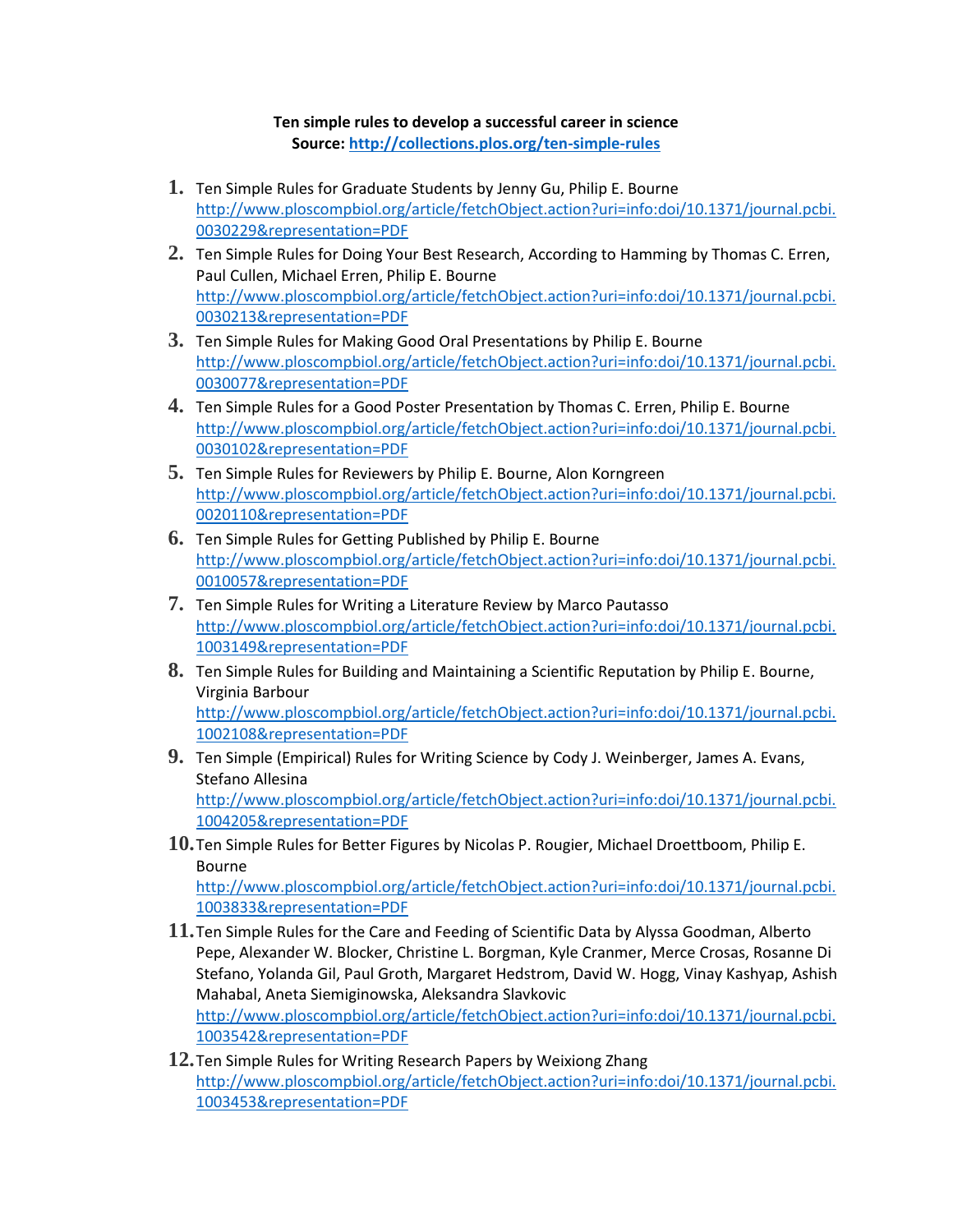- **13.**Ten Simple Rules for Writing a PLOS Ten Simple Rules Article by Harriet Dashnow, Andrew Lonsdale, Philip E. Bourne [http://www.ploscompbiol.org/article/fetchObject.action?uri=info:doi/10.1371/journal.pcbi.](http://www.ploscompbiol.org/article/fetchObject.action?uri=info:doi/10.1371/journal.pcbi.1003858&representation=PDF) [1003858&representation=PDF](http://www.ploscompbiol.org/article/fetchObject.action?uri=info:doi/10.1371/journal.pcbi.1003858&representation=PDF)
- **14.**Ten Simple Rules to Win a Nobel Prize by Richard J. Roberts [http://www.ploscompbiol.org/article/fetchObject.action?uri=info:doi/10.1371/journal.pcbi.](http://www.ploscompbiol.org/article/fetchObject.action?uri=info:doi/10.1371/journal.pcbi.1004084&representation=PDF) [1004084&representation=PDF](http://www.ploscompbiol.org/article/fetchObject.action?uri=info:doi/10.1371/journal.pcbi.1004084&representation=PDF)
- **15.**Ten Simple Rules for Online Learning by David B. Searls [http://www.ploscompbiol.org/article/fetchObject.action?uri=info:doi/10.1371/journal.pcbi.](http://www.ploscompbiol.org/article/fetchObject.action?uri=info:doi/10.1371/journal.pcbi.1002631&representation=PDF) [1002631&representation=PDF](http://www.ploscompbiol.org/article/fetchObject.action?uri=info:doi/10.1371/journal.pcbi.1002631&representation=PDF)
- **16.**Ten Simple Rules for Chairing a Scientific Session by Alex Bateman, Philip E. Bourne [http://www.ploscompbiol.org/article/fetchObject.action?uri=info:doi/10.1371/journal.pcbi.](http://www.ploscompbiol.org/article/fetchObject.action?uri=info:doi/10.1371/journal.pcbi.1000517&representation=PDF) [1000517&representation=PDF](http://www.ploscompbiol.org/article/fetchObject.action?uri=info:doi/10.1371/journal.pcbi.1000517&representation=PDF)
- **17.**Ten Simple Rules for Cultivating Open Science and Collaborative R&D by Hassan Masum, Aarthi Rao, Benjamin M. Good, Matthew H. Todd, Aled M. Edwards, Leslie Chan, Barry A. Bunin, Andrew I. Su, Zakir Thomas, Philip E. Bourne [http://www.ploscompbiol.org/article/fetchObject.action?uri=info:doi/10.1371/journal.pcbi.](http://www.ploscompbiol.org/article/fetchObject.action?uri=info:doi/10.1371/journal.pcbi.1003244&representation=PDF) [1003244&representation=PDF](http://www.ploscompbiol.org/article/fetchObject.action?uri=info:doi/10.1371/journal.pcbi.1003244&representation=PDF)
- **18.**Ten Simple Rules for Approaching a New Job by Philip E. Bourne [http://www.ploscompbiol.org/article/fetchObject.action?uri=info:doi/10.1371/journal.pcbi.](http://www.ploscompbiol.org/article/fetchObject.action?uri=info:doi/10.1371/journal.pcbi.1003660&representation=PDF) [1003660&representation=PDF](http://www.ploscompbiol.org/article/fetchObject.action?uri=info:doi/10.1371/journal.pcbi.1003660&representation=PDF)
- **19.**Ten Simple Rules for a Successful Cross- Disciplinary Collaboration by Bernhard Knapp, Rémi Bardenet, Miguel O. Bernabeu, Rafel Bordas, Maria Bruna, Ben Calderhead, Jonathan Cooper, Alexander G. Fletcher, Derek Groen, Bram Kuijper, Joanna Lewis, Greg McInerny, Timo Minssen, James Osborne,Verena Paulitschke, Joe Pitt-Francis, Jelena Todoric, Christian A. Yates, David Gavaghan, Charlotte M. Deane [http://www.ploscompbiol.org/article/fetchObject.action?uri=info:doi/10.1371/journal.pcbi.](http://www.ploscompbiol.org/article/fetchObject.action?uri=info:doi/10.1371/journal.pcbi.1004214&representation=PDF) [1004214&representation=PDF](http://www.ploscompbiol.org/article/fetchObject.action?uri=info:doi/10.1371/journal.pcbi.1004214&representation=PDF)
- **20.**Ten Simple Rules to Protect Your Intellectual Property by Mark Jolly, Anthony C. Fletcher, Philip E. Bourne [http://www.ploscompbiol.org/article/fetchObject.action?uri=info:doi/10.1371/journal.pcbi.](http://www.ploscompbiol.org/article/fetchObject.action?uri=info:doi/10.1371/journal.pcbi.1002766&representation=PDF) [1002766&representation=PDF](http://www.ploscompbiol.org/article/fetchObject.action?uri=info:doi/10.1371/journal.pcbi.1002766&representation=PDF)
- **21.**Ten Simple Rules to Commercialize Scientific Research by Anthony C. Fletcher, Philip E. Bourne

[http://www.ploscompbiol.org/article/fetchObject.action?uri=info:doi/10.1371/journal.pcbi.](http://www.ploscompbiol.org/article/fetchObject.action?uri=info:doi/10.1371/journal.pcbi.1002712&representation=PDF) [1002712&representation=PDF](http://www.ploscompbiol.org/article/fetchObject.action?uri=info:doi/10.1371/journal.pcbi.1002712&representation=PDF)

- **22.**Ten Simple Rules for Starting a Company by Anthony C. Fletcher, Philip E. Bourne [http://www.ploscompbiol.org/article/fetchObject.action?uri=info:doi/10.1371/journal.pcbi.](http://www.ploscompbiol.org/article/fetchObject.action?uri=info:doi/10.1371/journal.pcbi.1002439&representation=PDF) [1002439&representation=PDF](http://www.ploscompbiol.org/article/fetchObject.action?uri=info:doi/10.1371/journal.pcbi.1002439&representation=PDF)
- **23.**Ten Simple Rules for Getting Grants by Philip E. Bourne, Leo M. Chalupa [http://www.ploscompbiol.org/article/fetchObject.action?uri=info:doi/10.1371/journal.pcbi.](http://www.ploscompbiol.org/article/fetchObject.action?uri=info:doi/10.1371/journal.pcbi.0020012&representation=PDF) [0020012&representation=PDF](http://www.ploscompbiol.org/article/fetchObject.action?uri=info:doi/10.1371/journal.pcbi.0020012&representation=PDF)
- **24.**Ten Simple Rules for Selecting a Postdoctoral Position by Philip E. Bourne , Iddo Friedberg [http://www.ploscompbiol.org/article/fetchObject.action?uri=info:doi/10.1371/journal.pcbi.](http://www.ploscompbiol.org/article/fetchObject.action?uri=info:doi/10.1371/journal.pcbi.0020121&representation=PDF) [0020121&representation=PDF](http://www.ploscompbiol.org/article/fetchObject.action?uri=info:doi/10.1371/journal.pcbi.0020121&representation=PDF)